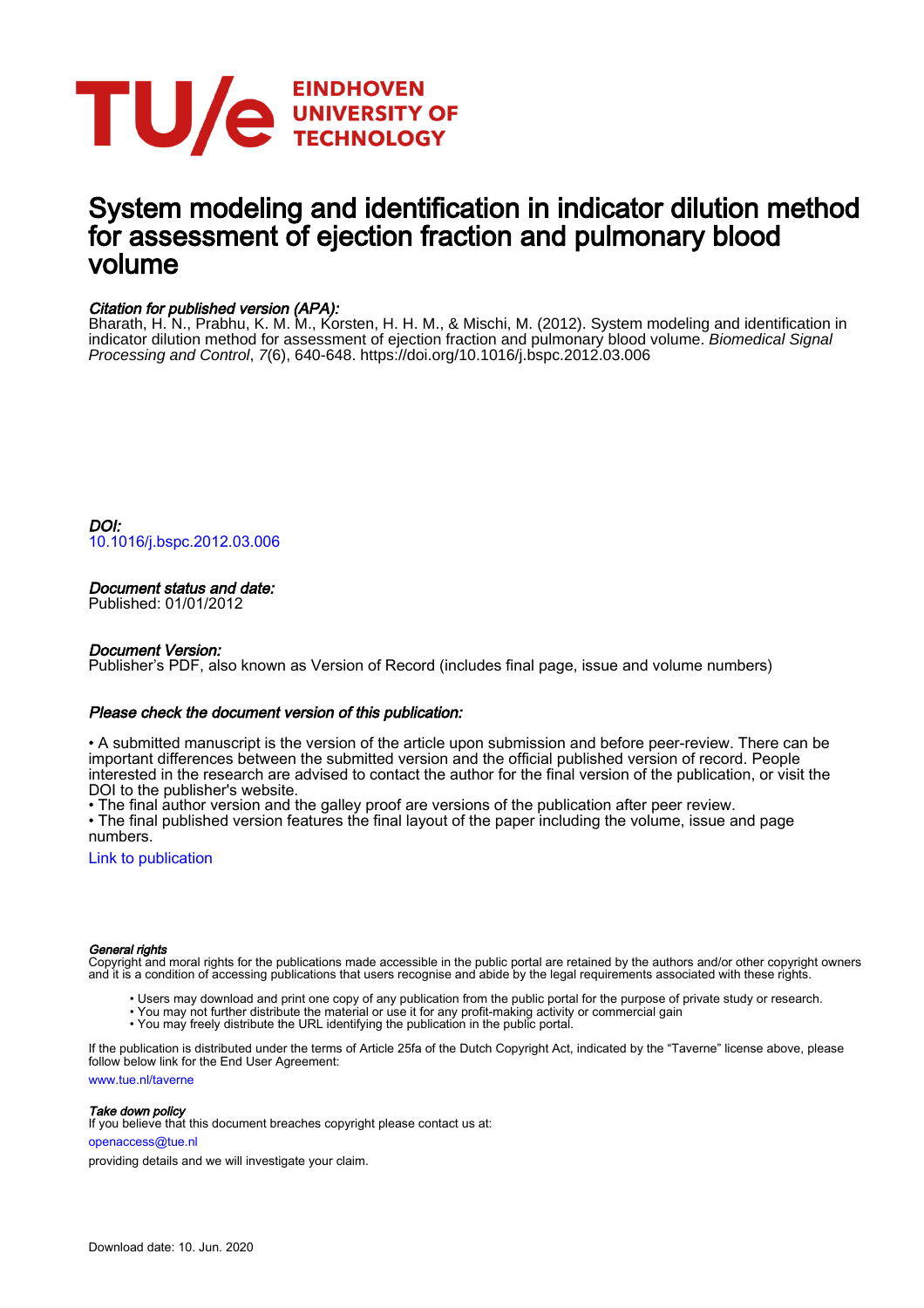Contents lists available at SciVerse [ScienceDirect](http://www.sciencedirect.com/science/journal/17468094)



# Biomedical Signal Processing and Control



iournal homepage: [www.elsevier.com/locate/bspc](http://www.elsevier.com/locate/bspc)

# System modeling and identification in indicator dilution method for assessment of Ejection Fraction and Pulmonary Blood Volume

H.N. Bharath<sup>a,∗</sup>, K.M.M. Prabhu<sup>a</sup>, H.H.M. Korsten<sup>b</sup>, M. Mischi<sup>c</sup>

<sup>a</sup> Department of Electrical Engineering, Indian Institute of Technology, Madras 600036, India

**b** Department of Anaesthesiology, Catharina Hospital, Eindhoven, The Netherlands

<sup>c</sup> Signal Processing Systems Group, Department of Electrical Engineering, Eindhoven University of Technology, Eindhoven, The Netherlands

#### a r t i c l e i n f o

Article history: Received 1 November 2011 Received in revised form 13 March 2012 Accepted 17 March 2012 Available online 8 April 2012

Keywords: Parameter estimation Least squares Least absolute deviation Indicator dilution method Robust regression

## A B S T R A C T

Clinically relevant cardiovascular parameters, such as pulmonary blood volume (PBV) and ejection fraction (EF), can be assessed through indicator dilution techniques. Among these techniques, which are typically invasive due to the need for central catheterization, contrast ultrasonography provides a new emerging minimally invasive option. PBV and EF are then measured by a dilution system identification algorithm after detection of multiple dilution curves by an ultrasound scanner. In this paper, dilution systems are represented by parametric models. Since the measured indicator dilution curves (IDCs) are corrupted by measurement artifacts and outliers, the use of conventional least square error (LSE) estimator for estimating system parameters is not optimal. Different estimators are therefore proposed for estimating the system parameters. Comparison of these estimators with the LSE estimator in assessing EF and PBV is performed on simulated, in vitro and patient data. The results show that the proposed total least absolute deviation estimator (TLAD) outperforms other estimators. The measured IDCs are highly corrupted by noise, which affect the estimation of EF and PBV. Therefore, a two stage denoising method capable of removing outliers is also proposed for removing noise in IDCs.

© 2012 Elsevier Ltd. All rights reserved.

# **1. Introduction**

Indication dilution measurements are invasive in nature, which involve central catheterization of the patient[\[1\].](#page-9-0) After the injection of an indicator bolus, the indicator concentration is measured at a specific region of the circulatory system over a period of time to generate a time series, referred to as indicator dilution curve (IDC) [\[2\].](#page-9-0) The measured IDC is then analyzed for assessment of several cardiovascular parameters. Such parameters include cardiac output (CO), ventricular ejection fraction (EF) [\[3\]](#page-9-0) and pulmonary blood volume (PBV), which are valuable indicators of cardiac preload.

The injection of an ultrasound contrast agent(UCA) bolus allows an IDC echographic measurement, resulting in a minimally invasive technique [\[4,5\].](#page-9-0) UCAs are micro-bubbles (of diameter from 1 to 10  $\mu$ m) encapsulated in a shell of biocompatible material. When subjected to an ultrasonic beam, UCAs oscillate and backscatter a large part of the acoustic energy [\[6,7\].](#page-9-0) As a result, UCAs are easily detected by an ultrasound transducer. Their passage in a specific region-of-interest (ROI) over time can be detected by B-mode ultrasound imaging to derive an UCA IDC. Several IDCs can be measured in different ROIs and directly interpolated and interpreted by specific models for a minimally invasive quantification of PBV and CO [\[8,9\].](#page-9-0) An UCA bolus is injected into a peripheral (arm) vein and its movement through the cardiac chamber is tracked by a transthoracic ultrasound transducer. This will measure the acoustic intensity backscattered by the diluted UCA. A four-chamber view allows one to measure an IDC from each cardiac chamber. [Fig.](#page-2-0) 1 shows an example of four-chamber view with three ROIs overlapped on the right ventricle (RV), left atrium (LA), and left ventricle (LV), respectively. In fact, estimation of EF and PBV requires identification of the dilution system between two sites of the circulatory system: LA and LV for EF, RV and LA for PBV [\[9,10\].](#page-9-0)

To identify the dilution system using the measured acoustic intensity, a linear relationship between UCA concentration and detected acoustic intensity is necessary. It is shown in [\[9,11\]](#page-9-0) that at low UCA concentration and low mechanical index (MI) of the ultrasound scanner, the relationship between UCA concentration and the detected acoustic intensity is linear. The use of specific contrast detection modes [\[12\],](#page-9-0) such as power modulation, allows reducing UCA concentrations while increasing the image signal-tonoise ratio (SNR). Yet the SNR in IDC measurements is corrupted by several noise sources, comprising bad UCA mixing as well as measurement artifacts due to pressure variations and blood acceleration in the cardiac chambers [\[9\].](#page-9-0) For IDC data acquisition,

<sup>∗</sup> Corresponding author. Tel.: +91 9444084711.

E-mail addresses: [hn.bharath@gmail.com](mailto:hn.bharath@gmail.com) (H.N. Bharath), [prabhu@ee.iitm.ac.in](mailto:prabhu@ee.iitm.ac.in) (K.M.M. Prabhu), [erik.korsten@catharina-ziekenhuis.nl](mailto:erik.korsten@catharina-ziekenhuis.nl) (H.H.M. Korsten), [m.mischi@tue.nl](mailto:m.mischi@tue.nl) (M. Mischi).

<sup>1746-8094/\$</sup> – see front matter © 2012 Elsevier Ltd. All rights reserved. doi:[10.1016/j.bspc.2012.03.006](dx.doi.org/10.1016/j.bspc.2012.03.006)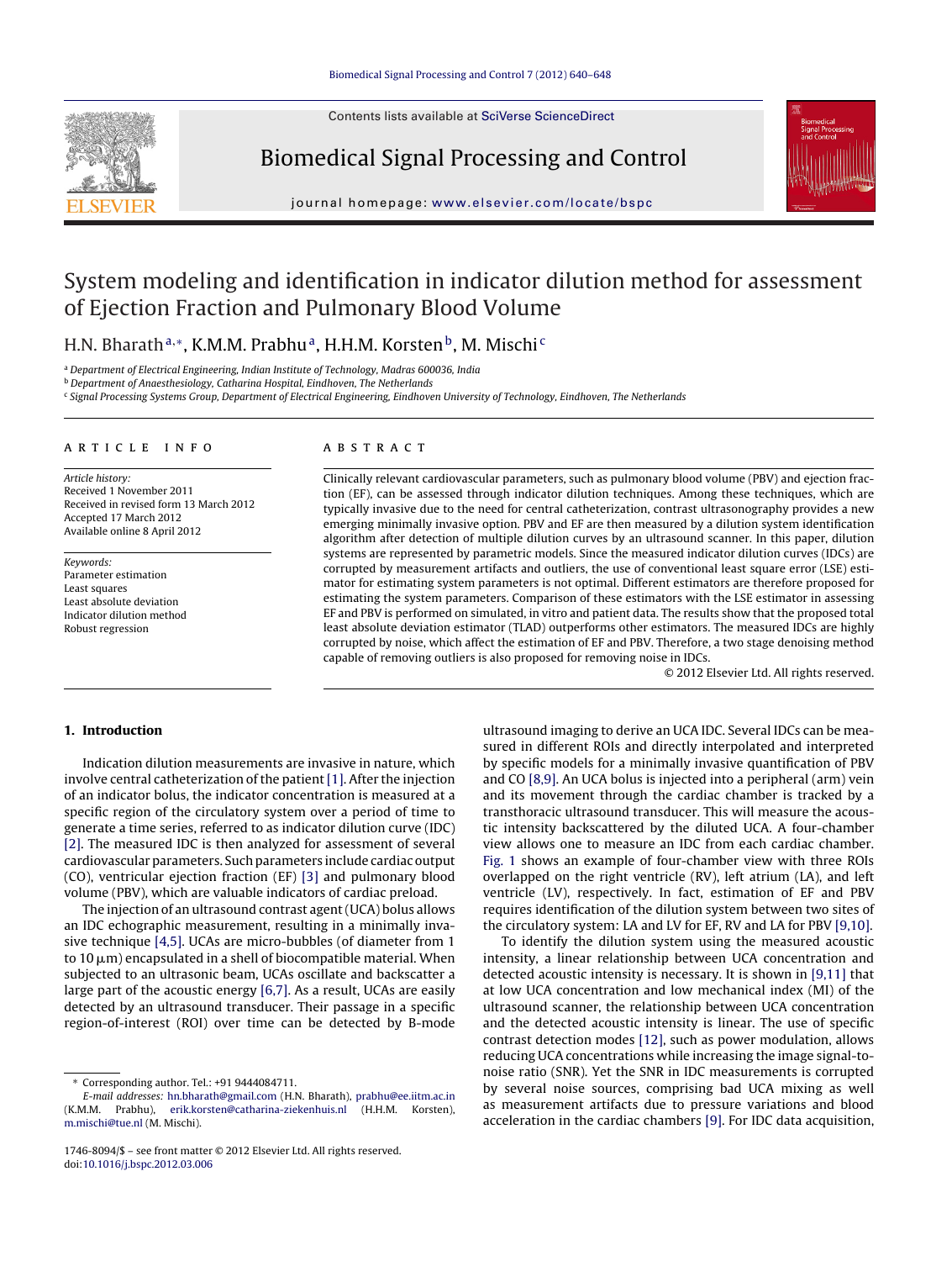<span id="page-2-0"></span>

**Fig. 1.** Example of transthoracic four-chamber view with three ROIs overlapped on the right ventricle (RV), left atrium (LA), and left ventricle (LV), respectively.

the adopted ultrasound imaging mode was power modulation at 1.9 MHz with low mechanical index (MI = 0.1). The MI determines the mechanical interaction between ultrasound waves and UCA; therefore, a low MI helps in limiting the bubble disruption [\[13,14\].](#page-9-0)

In this paper, the dilution systems are assumed to be linear and, therefore, the impulse response is sufficient to represent the entire dilution system. The estimated impulse response of the dilution system between the two detection sites can then be interpolated by specific models for the assessment of PBV and EF [\[10,15\].](#page-9-0) Once the IDCs are measured using the ultrasound scanner, linear dilution system can be identified through deconvolution techniques. In discrete domain, convolution can be viewed as a system of linear equations,  $y = Ah$ , where y, A and h are the output signal, circulant convolution matrix (composed of the input signal) and the dilution system impulse response, respectively. Then the estimation of the impulse response, h, is an inverse problem, whose least square error (LSE) solution is  $\hat{h} = (A^T A)^{-1} A^T y$ . Although this approach is<br>straight forward, the matrix  $A^T A$  will be nearly singular due to low straight forward, the matrix  $A<sup>T</sup>A$  will be nearly singular due to low SNR of the measured IDCs, and hence its inversion will be difficult. Singular value decomposition (SVD) can be used to find approximate inverse of  $A<sup>T</sup>A$ , but this will result in poor estimates of EF and PBV.

An adaptive Wiener deconvolution filter is adopted to estimate the impulse response of the dilution system [\[10,15\].](#page-9-0) However, the Wiener deconvolution filter requires model interpolation of the estimated impulse response to calculate EF and PBV. This increases the variance of the estimated EF and PBV. Also at low SNR, Wiener filter acts as a low-pass filter [\[16\].](#page-9-0) As a result, the model interpolation of the impulse response is inaccurate. Besides, the model interpolation will be inaccurate when the frequency component of the input IDC is lower than those representing the transfer function of the dilution system. Since the estimation of EF and PBV depends on the quality of model interpolation of the estimated impulse response, this may result in erroneous assessment of EF and PBV.

To overcome the problems associated with the Wiener filter, a new parametric deconvolution method was proposed [\[16\].](#page-9-0) This method employs specific parametric models that represent the dilution system. As a result, the system identification reduces to finding a few system parameters rather than all the frequency components of the dilution system transfer function. In the parametric deconvolution method, system parameters are estimated without model interpolation of the impulse response; therefore, the estimated system parameters show less variance. This improves the measurement of EF and PBV. In this method, the system parameters are identified by minimizing the squared error between the measured and the estimated output IDC of the dilution system represented by the parametric model. In [\[16\],](#page-9-0) a low-pass finite impulse response (FIR) filter is used for denoising the measured IDCs and the system parameters are estimated using an LSE estimator. It is observed that the measured IDCs contain outliers and nonlinearities. LSE is not a robust estimator in the presence of outliers and also the FIR filter is not capable of removing outliers. As a result, the estimated EF and PBV will not be robust and may result in poor estimates.

In order to overcome the problem with LSE estimator, we propose many robust estimators which can take care of outliers present in the IDCs. In this paper, the low-pass FIR filter proposed in [\[16\]](#page-9-0) for removal of the IDC outliers is replaced by a two stage denoising method. The remainder of the paper is organized as follows: In Section 2, the modeling of the dilution system is described. In [Section](#page-3-0) [3,](#page-3-0) different estimators used for system identification are proposed. The denoising methods used and the LA IDC attenuation compensation are discussed in [Section](#page-4-0) [4.](#page-4-0) A comparison of the proposed estimators using a set of measurements in patients is presented in [Section](#page-6-0) [5.](#page-6-0) Conclusions and future course of work are discussed in [Section](#page-8-0) [6.](#page-8-0)

## **2. System modeling**

For EF measurements, the LV dilution system is described by a mono-compartment model [\[16\],](#page-9-0) whose impulse response to a rapid contrast injection is given by an exponential decay signal

$$
h(t) = c_0 e^{(-t/\tau)},\tag{1}
$$

where  $\tau$  is the time constant of the system and  $c_0$  is the initial<br>contrast concentration at time  $t=0$ . Once the LV dilution system contrast concentration at time  $t = 0$ . Once the LV dilution system parameters,  $c_0$  and  $\tau$ , are estimated, EF is calculated as

$$
EF = 1 - \frac{h_{i+1}}{h_i} = 1 - e^{\Delta t/\tau},
$$
\n(2)

where  $h_i$  and  $h_{i+1}$  are contrast concentrations at two subsequent systole and  $\Delta t$  is the cardiac period [\[3\].](#page-9-0)

For PVB measurements, the transpulmonary dilution system between RV and LA is modeled as local density random walk (LDRW) model [\[16\],](#page-9-0) with impulse response,

$$
C(t) = \frac{m}{Q}e^{\lambda}\sqrt{\frac{\lambda}{2\pi\mu t}}e^{-(\lambda/2)((t/\mu)+( \mu/t))},
$$
\n(3)

where *m* is the injected dose of contrast, *Q* is the flow,  $\mu$  is the mean transmit time (MTT) that the contrast takes to cover the distance between the injection and the detection sites after an impulse injection and  $\lambda$  is a parameter related to the diffusion constant of the system that determines the IDC skewness [\[9,8\].](#page-9-0) Once the LDRW parameters Q,  $\mu$  and  $\lambda$  are estimated, the volume between two sites is given by

$$
PBV = Q\mu. \tag{4}
$$

Here the flow Q, which corresponds to the CO used in the PBV calculation, is not assessed from dilution system identification, but only the parameter  $\mu$  is derived from the LDRW model representation of the dilution system. The flow Q is calculated by echo-Doppler time integration in the aorta [\[17\].](#page-9-0)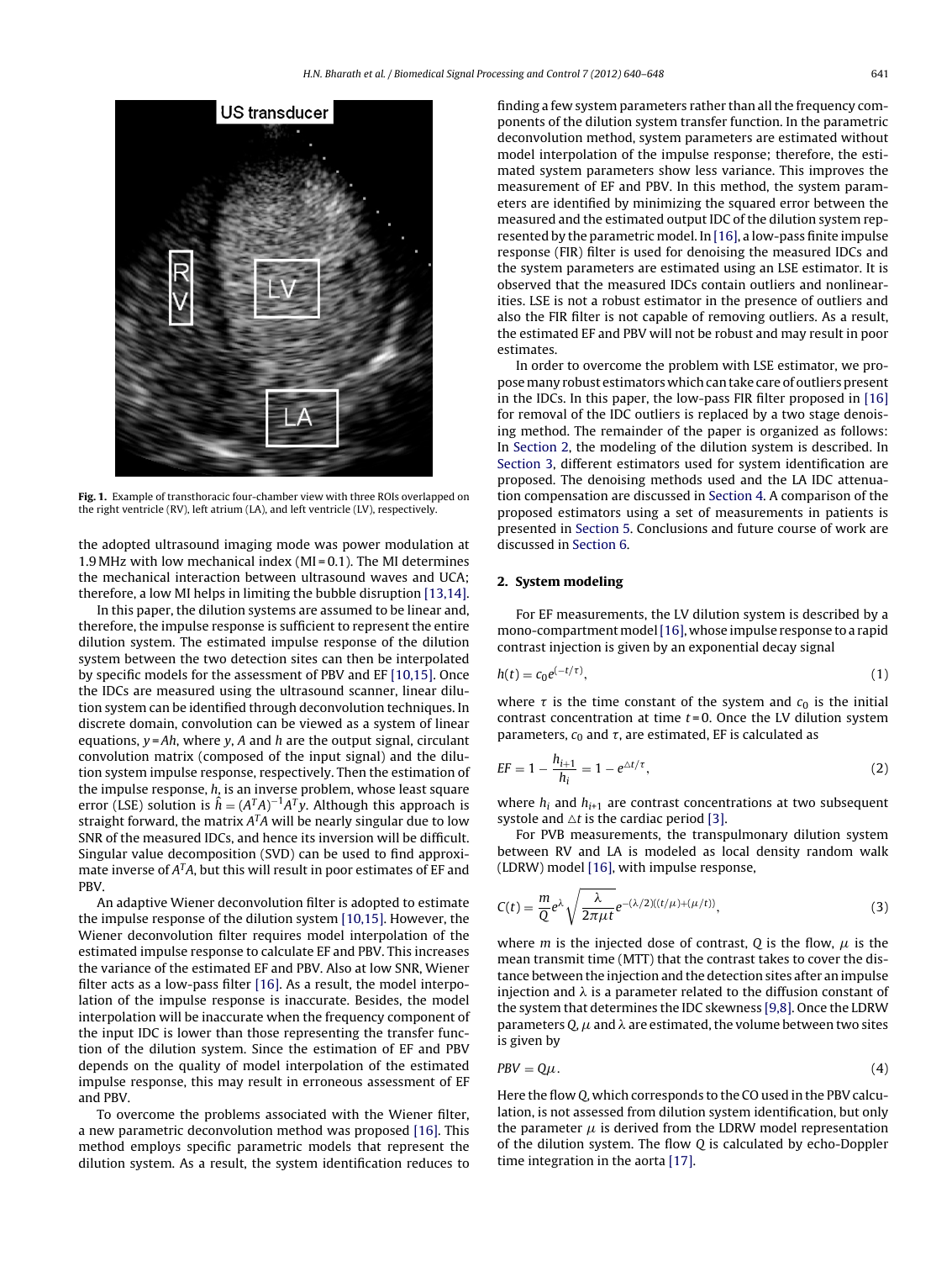<span id="page-3-0"></span>2.1. LV dilution system

(1) Model-1

The LV dilution system transfer function in the Laplace domain is given as

$$
H(s) = \frac{c_0}{s + (1/\tau)}.
$$
\n(5)

This continuous-time transfer function is mapped into an equivalent discrete-time transfer function using the bilinear transformation as

$$
H_1(z) = \frac{(c_0/((1/\tau) + (2/T)))(1 + z^{-1})}{1 + (((1/\tau) - (2/T)) / ((1/\tau) + (2/T)))z^{-1}},
$$
\n(6)

where T represents the sampling period. The time-domain representation of (6) is given by

$$
y(n) = \frac{c_0}{((1/\tau) + (2/T))}(x(n) + x(n-1)) - \left(\frac{(1/\tau) - (2/T)}{(1/\tau) + (2/T)}\right)y(n-1),
$$
\n(7)

where  $y$  and  $x$  are the output and the input of the system, respectively.

(2) Model-2

The LV dilution system impulse response  $h(t)$  is discretized by sampling at T, which is the sampling period of the input and output IDCs. The discrete–time system and its Z-transform is given by

$$
h_2(nT) = c_0 e^{(-(nT/\tau))},
$$
\n(8)

$$
H_2(z) = \frac{c_0}{1 - (e^{-(T/\tau)})z^{-1}}.
$$
\n(9)

The time-domain representation of (9) is given as

$$
y(n) = c_0 x(n) + (e^{-(T/\tau)})y(n-1).
$$
 (10)

Both the systems, namely, Model-1 and Model-2, can be represented in a matrix form as

$$
y = Ah,\tag{11}
$$

where A is a circulant convolution matrix formed from the input signal x.

#### 2.2. Transpulmonary dilution system

Due to the complexity of the Laplace transform of the LDRW model, the impulse response  $c(t)$  is simply discretized by sampling it at T, as in the case of Model-2, which is given by

$$
C(nT) = \frac{m}{Q}e^{\lambda}\sqrt{\frac{\lambda}{2\pi\mu nT}}e^{-(\lambda/2)((nT/\mu)+( \mu/nT))},\tag{12}
$$

and its matrix representation is given as

$$
y = Ac.
$$
 (13)

# **3. System identification**

Once the system has been modeled as in [Section](#page-2-0) [2,](#page-2-0) the problem of system identification reduces to the estimation of system parameters. Direct estimation of the system parameters has two advantages: (1) the EF and PBV are obtained directly as in [\(2\)](#page-2-0) and [\(4\),](#page-2-0) without interpolating the system impulse response and (2) the estimated system parameter will have less variance. Since the system parameters are not linearly related to the system input, any non-linear optimization technique such as the Nelder Mead Simplex Method can be used to estimate the system parameters.

The system parameters are obtained by minimizing an error function over the system parameters.

$$
\widehat{\Omega} = \min_{\Omega} f(x, r, \Omega),\tag{14}
$$

where  $f$  is the error function,  $x$  is the measured system input,  $r$ is the measured output and  $\Omega$  is the set of system parameters. In this paper, we consider eight estimators corresponding to different error functions for the estimation of EF and PBV.

Let  $y$  be the output of the system for an input  $x$ . For EF measurements,  $y$  is obtained as in (7) or (10) and for PBV measurements  $y$ is obtained as in (13).

(1) Least square error (LSE):

This is the most widely used error function, where the squared error between the measured and the estimated output is minimized over system parameters

$$
\widehat{\Omega} = \underset{\Omega}{\operatorname{argmin}} \sum_{i=1}^{N} (y(i) - r(i))^2.
$$
\n(15)

If the noise is stationary and has a normal distribution, LSE corresponds to the maximum likelihood criterion [\[18\].](#page-9-0) However, the measured IDCs are corrupted by non-stationary noise along with non-linearities in the measurements and, therefore, the LSE estimation deviates from the maximum likelihood criterion.

(2) Least absolute deviation (LAD):

Here the sum of the absolute error between the measured and the estimated output is minimized as given by

$$
\widehat{\Omega} = \underset{\Omega}{\arg\min} \sum_{i=1}^{N} |y(i) - r(i)|. \tag{16}
$$

LAD is more robust to outliers in data than LSE. Since there are many outliers present in the measured IDCs, LAD will be a better choice than LSE for EF and PBV estimation.

(3) Iteratively reweighed least squares (IWLS)

In IWLS, the weighted LSE, given in (17), is solved iteratively:

$$
\widehat{\Omega}^{(k+1)} = \underset{\Omega}{\arg\min} \sum_{i=1}^{N} W^{(k+1)}(i) |y(i) - r(i)|^2. \tag{17}
$$

At each iteration, the weights  $W(i)$  are updated based on the residual error,  $\epsilon(i)$  from the previous iteration [\[19\].](#page-9-0) Here, we have used a bi-square weight function to update the weights, which is given by

$$
W(i) = \begin{cases} (1 - \epsilon^2(i))^2, & |\epsilon(i)| < 1 \\ 0, & |\epsilon(i)| \ge 1 \end{cases},
$$
 (18)

The weights are not used for the first iteration and the algorithm stops when the relative change in the system parameters is less than some fixed constant.

(4) Huber function regression (HFR):

This acts as an hybrid between LSE and LAD. For an error residue  $\epsilon$ , the Huber function is defined as

$$
H(\epsilon) = \begin{cases} \frac{1}{2}\epsilon^2, & |\epsilon| \le \rho \\ \rho|\epsilon| - \frac{1}{2}\rho^2, & |\epsilon| > \rho \end{cases}
$$
 (19)

With a slight modification to Huber function given in (19), a new error function, referred to as modified Huber function regression (MHFR), is obtained as

$$
H_1(\epsilon) = \begin{cases} \epsilon^2, & |\epsilon| \le \rho \\ \rho |\epsilon| + \frac{1}{2} \rho^2, & |\epsilon| > \rho \end{cases} .
$$
 (20)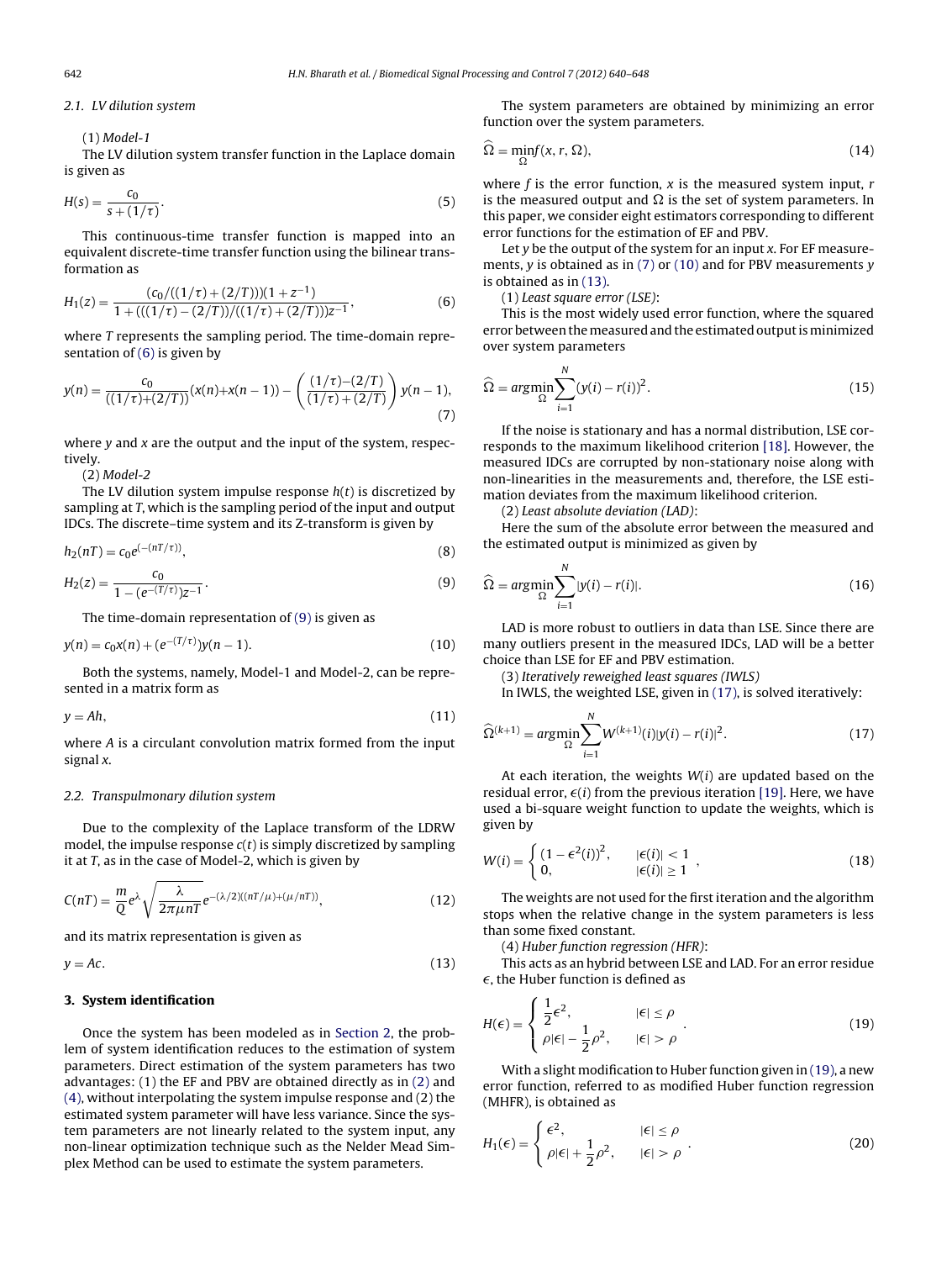<span id="page-4-0"></span>In the modified Huber function regression (MHFR), large errors are given greater weight than in HRF. The system parameters are obtained by minimizing the Huber function.

(5) Iterative reweighed least absolute deviation (IRLAD):

A weighted LAD, given in (21), is solved repeatedly with weights being updated after each iteration based on the residual error:

$$
\widehat{\Omega}^{(k+1)} = \arg\min_{\Omega} \sum_{i=1}^{N} W^{(k+1)}(i) |y(i) - r(i)|.
$$
 (21)

At each iteration, the weights are updated using a Cauchy's weight function

$$
W(i) = \frac{1}{1 + \epsilon^2(i)}, \quad \text{for } i = 1, 2, ..., N.
$$
 (22)  
The iteration is carried out *n* times and in this paper we have

used  $n = 3$ .

(6) Total least squares (TLS):

 $\ddotsc$ 

Both the measured IDCs (input and output) are subjected to random noise and the error model is given by

$$
x = x_0 + \delta \tag{23}
$$

$$
y = y_o + \eta \tag{24}
$$

where  $x_0$  and  $y_0$  are the true values of the input and output, respectively,  $\delta$  and  $\eta$  are additive noise. The system output,  $y_0$  is given as a function of  $x_0$  and system parameters,  $\Omega$ .

$$
y_o = f(x_o, \Omega) \tag{25}
$$

or

$$
y = f(x - \delta, \Omega) + \eta. \tag{26}
$$

The total least squares formulation for system parameter identification [\[20\]](#page-9-0) is given as

$$
\widehat{\Omega} = \underset{\Omega, \delta}{\arg\min} \sum_{i=1}^{N} (y(i) - f(x(i) - \delta(i), \Omega))^2 + \delta(i)^2.
$$
 (27)

The problem in (27) can be solved using Orthogonal Distance Regression approach [\[20\].](#page-9-0) In this method, the number of unknown variables to be estimated is large, as the minimization is done over both  $\Omega$  and  $\delta$ . To overcome this problem, the TLS represented in (27) is reformulated, such that the minimization is done over the system parameter  $\Omega$  only.

Let us consider linear regression with errors in the measurement matrix. The measurement, b is modeled as

$$
b = (D + E)x + \eta,\tag{28}
$$

where  $D$  is the measurement matrix,  $E$  is the unknown perturbation matrix (errors in measurement) and  $\eta$  is the unknown perturbation vector (additive error at output). In TLS approach, we seek the values of x,  $\eta$  and E such that the perturbations E and  $\eta$  have minimum  $L_2$  norm with the constraint that (28) is consistent, which is given by

$$
\hat{x} = \underset{E,x,\eta}{\arg\min} \{ \|E\|_2^2 + \|\eta\|_2^2 : b = (D+E)x + \eta \}. \tag{29}
$$

By minimizing (29) with respect to E and  $\eta$ , the problem can be reformulated as a minimization problem in variable  $x$  [\[21\]](#page-9-0) as

$$
\hat{x} = \underset{x}{\arg\min} \frac{\|Dx - b\|_2^2}{\|x\|_2^2 + 1}.
$$
\n(30)

Based on [\(7\)](#page-3-0) or [\(10\),](#page-3-0) the TLS formulation given in (30) is applied for estimating the system parameters of the LV dilution system as

$$
\hat{\Omega} = \underset{\Omega}{\arg\min} \frac{\|y - r\|_2^2}{\|a\|_2^2 + 1},\tag{31}
$$

where  $y$  is the estimated system output,  $r$  is the actual measured noisy system output and  $\alpha$  is a vector of parameters. For Model-1 and Model-2,  $\alpha$  is determined from [\(7\)](#page-3-0) and [\(10\),](#page-3-0) respectively, as

$$
\alpha = \begin{cases} \left[ \frac{c_0}{\left( (1/\tau) + (2/T) \right)}, \frac{\left( (1/\tau) - (2/T) \right)}{\left( (1/\tau) + (2/T) \right)} \right]^T, & \text{for Model-1} \\ \left[ c_0, e^{T/\tau} \right]^T, & \text{for Model-2.} \end{cases}
$$

Since there are many outliers present in IDCs,  $L_1$  norm is more robust than  $L_2$  norm, so the  $L_2$  norm error,  $||y - r||_2^2$  in (31) is replaced<br>by L. porm error,  $||y - r||_2$ . This modified formulation is referred to by  $L_1$  norm error,  $||y - r||_1$ . This modified formulation is referred to as total least absolute deviation (TLAD)

$$
\hat{\Omega} = \underset{\Omega}{\arg\min} \frac{\|y - r\|_1}{\|\alpha\|_2^2 + 1}.
$$
\n(32)

The system parameters are estimated by minimizing the error functions described above. In this paper, we have used Nelder-Mead simplex method [22] to minimize the error functions. Nelder–Mead simplex method requires initial values of the system parameters to start. In LV dilution system identification,  $\Omega = [c_0,$ -chosen initial values. Therefore,the system parameter estimated by  $\tau$ ] = [0.05, 2] is used as the initial value. MHFR is sensitive to the LAD is used as an initial parameter for the MHFR. In transpulmonary dilution system identification, the initial value used for optimization is,  $\Omega = [\lambda, \mu, a_0] = [5, 10, 20]$ . The initial values,  $\tau$  and  $\mu$  used<br>in system identification are based on the average values observed in system identification are based on the average values observed in patients. The initial values of other parameters,  $c_0$ ,  $\lambda$  and  $a_0$  are selected empirically.

## **4. Pre-processing steps**

The measured signal is corrupted by additive noise,

$$
y=x+\eta, \quad y, \quad x, \quad \eta \in \mathbb{R}^n,
$$

where y is the measured signal, x is the actual signal and  $\eta$  is the additive noise. In this paper, the noise is removed by a two stage denoising technique. In the first stage, high frequency noise is removed from corrupted IDC using a finite impulse response (FIR) filter or total variation (TV) denoising method. In the second stage, FIR filtered or TV denoised signals are smoothed using a local regression technique called robust locally weighted regression and smoothing scatterplots (Rloess) [\[23\].](#page-9-0) Rloess is used here mainly to remove outliers present in the IDC. For FIR filtering, we have used a 5-tap low-pass FIR filter with a normalized cut-off frequency of 0.025 and the normalization is done with respect to the sampling frequency.

#### 4.1. Total variation (TV) denoising

TV of a signal is a measure of change between the signal values. For a discrete signal with N samples, TV is defined as

$$
TV(x) = \sum_{n=2}^{N} |x(n) - x(n-1)|,
$$
\n(33)

which can also be written as,

$$
TV(x) = \|Dx\|_1,\tag{34}
$$

where D is the difference operator. Denoising is done by minimizing an objective function with a TV constraint given by

$$
\hat{x} = \min_{x} J(x) = \min_{x} ||y - x||_2^2 + \lambda ||Dx||_1,
$$
\n(35)

where y is the measured noisy signal,  $\hat{x}$  is the denoised signal and  $\lambda$ is the regularization parameter which controls the smoothness of the signal. For larger noise levels, larger values of  $\lambda$  are required. It is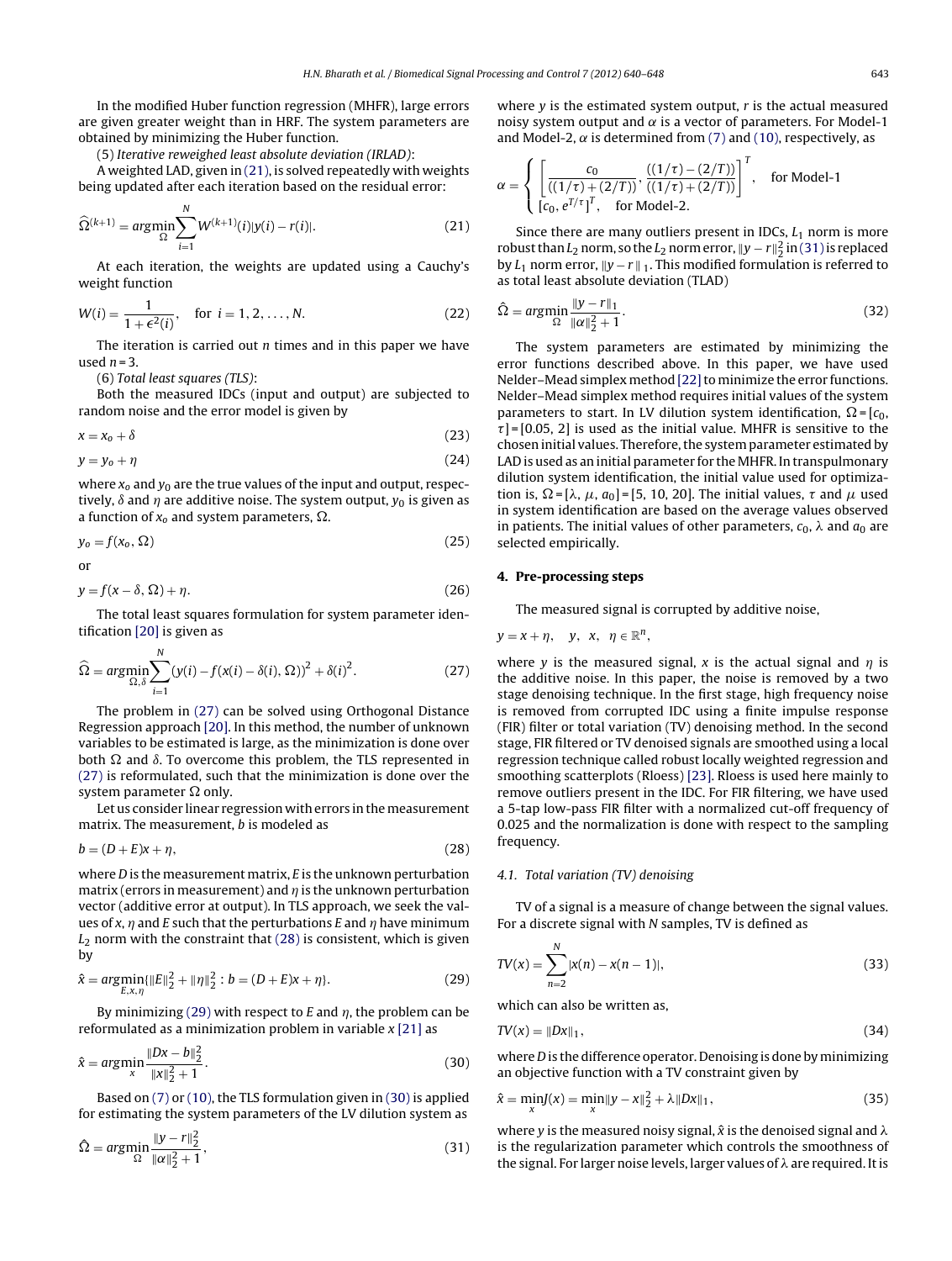<span id="page-5-0"></span>difficult to solve the problem presented in [\(35\)](#page-4-0) because of the nonsmooth part  $(\lambda \parallel Dx \parallel_1)$ . To overcome this difficulty, we use a dual approach proposed in [\[24,21\].](#page-9-0) The dual formulation of the problem in [\(35\)](#page-4-0) is given by

$$
\hat{x} = \max_{|z| \le 1} \min_{x} \|y - x\|_2^2 + \lambda z^T D x,\tag{36}
$$

where z is an auxiliary variable and  $z<sup>T</sup>$  is its transpose. The dual problem given in (36) can be solved iteratively using gradientbased algorithm and majorization–minimization method [\[25,26\].](#page-9-0) The update equations for  $x$  and  $z$  at each iteration are given by

$$
x^{(k+1)} = y - \frac{\lambda}{2} D^{T} z^{(k)} \text{ and}
$$
  
\n
$$
z^{(k+1)} = \text{clip} \left( z^{(k)} + \frac{2}{\alpha \lambda} D x^{(k+1)}, 1 \right),
$$
\n(37)

where  $D<sup>T</sup>$  is the transpose of D and clip is a clipping function defined below:

$$
clip(b, 1) = \begin{cases} b, & |b| \le 1 \\ sign(b), & |b| > 1 \end{cases} \tag{38}
$$

 $x$  and  $z$  are updated iteratively till the relative change in  $x$  between the iterations is less than a fixed constant,  $\delta$ , i.e.,  $||x^k - x^{k-1}||_2^2 < \delta$ <br>(we have used  $\delta$  − 0.0001) (we have used  $\delta$  = 0.0001).

# 4.2. Robust locally weighted regression and smoothing scatterplots (Rloess)

In Rloess, denoising is done based on the assumption that original signal is smooth. This assumption allows us to use neighborhood points of  $(x_n, y_n)$  to estimate the denoised signal,  $\hat{y}_n$ , and, therefore, the name locally weighted regression. This algorithm is described below.

Let us define a weighting function, W with properties:

(a)  $W(x) > 0$  for  $|x| < 1$ .

(b)  $W(-x) = W(x)$ .

(c)  $W(x)$  is a non increasing function for  $x \ge 0$ .

(d)  $W(x) = 0$  for  $|x| \ge 1$ .

If  $l$  is the half length of the local span window, then the weights are defined as

$$
w_k(x_n) = W((x_k - x_n)/l), \text{ for } k = 1, 2, ..., N.
$$
 (39)

(1) For each *n*, find the estimate,  $\alpha(x_n) = [\alpha_0, \alpha_1, \alpha_2]$  of a second order polynomial regression. The  $\alpha(x_n)$ 's are estimated using a weighted least squares fit with weights defined as in (39):

$$
\alpha(x_n) = \underset{\alpha}{\operatorname{argmin}} \sum_{k=1}^{N} w_k(x_n) (y_k - \alpha_0 - \alpha_1 x_k - \alpha_2 x_k^2)^2.
$$
 (40)

The smoothed or denoised signal value at  $x_n$  is  $(x_n, \hat{y}_n)$ , where  $\hat{y}_n$  is the fitted regression value given as

$$
\hat{y}_n = \alpha_0 + \alpha_1 x_n + \alpha_2 x_n^2 = \sum_{k=1}^N r_k(x_n) y_k,
$$
\n(41)

where  $r_k(x_n)$  is independent of the signal y. The estimates,  $\hat{y}_n$  are calculated for all  $n = 1, 2, \ldots, N$ , to obtain a smooth signal  $\hat{v}$ . However, this estimate is not robust and is sensitive to outliers. To make this more robust to outliers, the following steps are applied:

(2) Let  $B$  be a bi-square weight function defined as

$$
B(x) = \begin{cases} (1 - x^2)^2, & |x| < 1 \\ 0, & |x| \ge 1 \end{cases} .
$$
 (42)



**Fig. 2.** LV IDC after denoising using single stage TV denoising and two stage TV-Rloess methods.

Let  $\epsilon_n$  be the residual error, i.e.,  $\epsilon_n = y_n - \hat{y}_n$ . Then, the robustness weights are defined as

$$
\rho_n = B\left(\frac{\epsilon_n}{6s}\right),\tag{43}
$$

where s is the median of the residual error,  $\epsilon$ .<br>(3) The new estimate  $\hat{v}$  is computed as de

(3) The new estimate  $\hat{y}$  is computed as described in step 1, but with a new weight  $\rho_n w_k(x_n)$  at each  $(x_k, y_k)$ .

(4) Steps 2 and 3 are repeated till the relative change in the estimated  $\hat{y}$  between iterations is less than a fixed value.

The weight function used in step 1 is tri-cubic weights, defined as

$$
W(x) = \begin{cases} (1 - x^3)^3, & |x| < 1 \\ 0, & |x| \ge 1 \end{cases}
$$
 (44)

### 4.3. LA IDC attenuation compensation

All the measured IDCs are obtained by software Q-Lab® (Philips Healthcare, Andover) for acoustic quantification. The returned data series are given in decibel (dB). However, for application of the indicator dilution theory by system identification, IDCs must be represented as acoustic intensities, since the UCA concentration is linearly proportional to acoustic intensities. Therefore, once the IDCs in dB are denoised, they are converted to acoustic intensities,  $x_i = 10^{(\chi/10)}$ . In fact, due to the multiplicative characteristics of IDC noise [\[8\],](#page-9-0) denoising in the logarithmic domain seems a

**Table 1**

Mean (top) and variance (bottom) of the estimate  $\tau$  using LAD, LSE, TLAD, TLS, HRF<br>and MHEP estimators for different values of  $\tau$ and MHFR estimators for different values of  $\tau$ .

| Actual $\tau$ | <b>LAD</b> | <b>LSE</b> | <b>MHFR</b> | <b>HFR</b> | <b>TLAD</b> | <b>TLS</b> |
|---------------|------------|------------|-------------|------------|-------------|------------|
| 0.4           | 0.4182     | 0.4323     | 0.4257      | 0.4237     | 0.4394      | 0.4493     |
|               | 0.0033     | 0.0060     | 0.0041      | 0.0046     | 0.0027      | 0.0053     |
| 0.5           | 0.5089     | 0.5165     | 0.5137      | 0.5120     | 0.5236      | 0.5292     |
|               | 0.0025     | 0.0054     | 0.0033      | 0.0038     | 0.0024      | 0.0051     |
| 0.7           | 0.7015     | 0.7185     | 0.7042      | 0.7049     | 0.7106      | 0.7201     |
|               | 0.0031     | 0.0068     | 0.0034      | 0.0042     | 0.0030      | 0.0066     |
| 1.0           | 1.0017     | 1.0095     | 1.0013      | 1.0036     | 1.0061      | 1.0146     |
|               | 0.0021     | 0.0055     | 0.0030      | 0.0033     | 0.0021      | 0.0055     |
| 1.3           | 1.3049     | 1.3039     | 1.3090      | 1.3065     | 1.3082      | 1.3076     |
|               | 0.0028     | 0.0084     | 0.0036      | 0.0045     | 0.0028      | 0.0084     |
| 1.9           | 1.8946     | 1.8983     | 1.8956      | 1.8952     | 1.8963      | 1.9010     |
|               | 0.0018     | 0.0081     | 0.0030      | 0.0035     | 0.0017      | 0.0081     |
| 3.0           | 2.9996     | 2.9973     | 2.9982      | 2.9981     | 3.0007      | 2.9993     |
|               | 0.0019     | 0.0098     | 0.0030      | 0.0036     | 0.0019      | 0.0098     |
| 6.0           | 6.0094     | 6.0157     | 6.0147      | 6.0111     | 6.0103      | 6.0175     |
|               | 0.0036     | 0.0190     | 0.0064      | 0.0088     | 0.0036      | 0.0190     |
|               |            |            |             |            |             |            |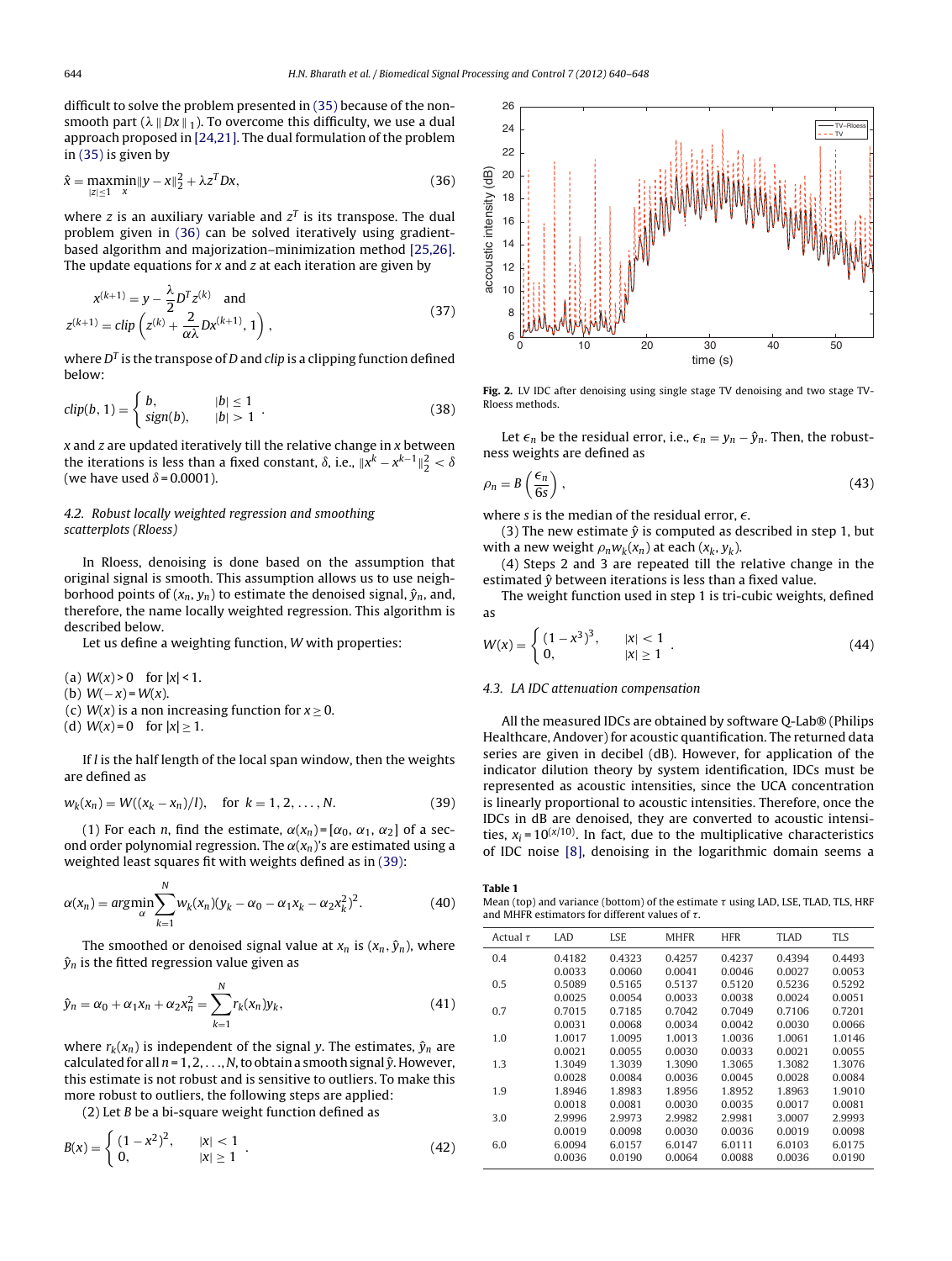<span id="page-6-0"></span>**Table 2**

|  |  |  |  |  |  | Mean (top) and variance (bottom) of the estimate $\mu$ using LAD and LSE estimators for different values of $\mu$ . |  |  |  |
|--|--|--|--|--|--|---------------------------------------------------------------------------------------------------------------------|--|--|--|
|  |  |  |  |  |  |                                                                                                                     |  |  |  |

| Actual $\mu$ |        |        |        |        | 10      | $\overline{2}$ | 14      | 1b.     |
|--------------|--------|--------|--------|--------|---------|----------------|---------|---------|
| LAD          | 1.9953 | 3.9943 | 5.9977 | 8.0033 | 10.0000 | 11.9974        | 13.9427 | 15.9783 |
|              | 0.0036 | 0.0088 | 0.0042 | 0.0078 | 0.0049  | 0.0057         | 0.1673  | 0.1062  |
| <b>LSE</b>   | .9893  | 4.0004 | 6.0002 | 8.0038 | 10.0005 | 11.9493        | 13.8049 | 14.7760 |
|              | 0.0098 | 0.0069 | 0.0080 | 0.0043 | 0.0090  | 0.2900         | .5321   | 11.3662 |

proper choice, resulting in additive noise. The LA IDC measurement, which is used for assessment of both EF and PBV, suffers from nonstationary distortion due to acoustic intensity attenuation by LV contrast dilution. Also, the LA IDC suffers from stationary attenuation due to tissue between the transducer and LA region, the tissue can be seen in [Fig.](#page-2-0) 1. The compensation for LA IDC is given by [\[16\]](#page-9-0)

$$
I_{LA}(t) = \hat{I}_{LA}e^{4arf} \cdot \left(\frac{\hat{I}_{LVmax}e^{-4arf}}{b\hat{I}_{LAmax}}\right)^{(I_{LV}(t)/\hat{I}_{LVmax})},
$$
\n(45)

where  $I_{IA}$ ,  $\hat{I}_{IA}$  and  $\hat{I}_{IV}$  are the real LA IDC, and the measured LA IDC and LVIDC, respectively. The LA attenuation compensation in (45) is based on the assumption that b, the ratio between  $I_{LA_{max}}$  and  $I_{LV_{max}}$ , is equal to one. The parameters  $a$ ,  $r$  and  $f$  are the attenuation coefficient of the tissue, the distance between LV and LA ROI and the central frequency of ultrasonic pulses, respectively. As in [\[16\],](#page-9-0) the values of these parameters are  $a = 0.3$  dB cm<sup>-1</sup> MHz<sup>-1</sup>, r = 5 cm, and  $f = 1.9$  MHz. The LA IDC attenuation compensation is divided into two parts, the stationary part given by  $e^{4 a r f}$  and the non-stationary part,  $(\hat{I}_{LVmax}e^{-4arf}/b\hat{I}_{LAmax})^{(I_{LV}(\vec{r})/\hat{I}_{LVmax})}$ . Firstly, the stationary compensation is done, while the non-stationary compensation is done only if the peak LA IDC is larger than the peak of LV IDC after stationary compensation.

#### **5. Results and discussion**

To compare the behavior of the estimators for EF estimation, simulation is performed in the presence of noise. LA IDC is generated using LDRW model curve with  $\mu$  = 8. LV IDC is generated with LA IDC as input to the LV dilution model with different values of for a heart rate of 90 bpm. For both LA IDC and LV IDC, Gaussian . The values of  $\tau$  used corresponds to EF ranging from 10% to 80%<br>and a beart rate of 90 hpm. For both LA IDC and LV IDC. Caussian noise is added (SNR = 12 dB), whose variance is proportional to the amplitude of the IDCs [\[8\].](#page-9-0) Mean and variance of the estimated  $\tau$ <br>for 100 different poise sequences is given in Table 1, Although the for 100 different noise sequences is given in [Table](#page-5-0) 1. Although the mean value of  $\tau$  is almost the same for all the estimators, LAD and<br>TLAD estimators have the least variance of  $\tau$  followed by MHFR TLAD estimators have the least variance of  $\tau$ , followed by MHFR<br>and HPE and TLS estimators. LSE has the bighest variance among and HRF and TLS estimators. LSE has the highest variance among all the estimators.

The performance of LAD and LSE estimators in the estimation of the PBV is compared by simulation in the presence of noise. RV IDC is generated by convolving a rectangular impulse of 1 s that stimulates the injection function and a LDRW model curve  $(\lambda = 3$ and  $\mu$  = 5) that stimulates the impulse response between arm and the RV. The RV IDC is then convolved with a LDRW model curve with  $\lambda$  = 7 and  $\mu$  ranging from 2 s to 16 s to generate LA IDCs.

#### **Table 3**

MAD, SD, correlation and bias values of the error between EF estimates by biplane method and the parametric deconvolution method using LSE, LAD, MHFR HRF, IRLAD, TLAD, TLS estimators. Both LA and LV IDC are denoised using FIR filter. All the EF estimates are based on Model-1.

| I AD. | LSE – |  |          | <b>TIS</b>                                                                                                                                                                                                                                                     |
|-------|-------|--|----------|----------------------------------------------------------------------------------------------------------------------------------------------------------------------------------------------------------------------------------------------------------------|
|       |       |  |          |                                                                                                                                                                                                                                                                |
|       |       |  |          |                                                                                                                                                                                                                                                                |
|       |       |  |          |                                                                                                                                                                                                                                                                |
|       |       |  |          |                                                                                                                                                                                                                                                                |
|       |       |  | MHFR HFR | IRIAD TIAD<br>MAD 11.4725 15.0982 9.8963 11.6057 11.4328 8.6025 11.6417<br>SD 15.4234 19.8174 13.4031 15.4158 15.4374 11.9032 15.3694<br>0.7070  0.5889  0.7185  0.7053  0.7073  0.7162  0.6697<br>Bias 13.1615 17.8977 10.5966 13.4101 12.7851 7.1807 13.6403 |

#### **Table 4**

MAD, SD, correlation and bias values of the error between EF estimates by biplane method and the parametric deconvolution method using LSE, LAD, MHFR HRF, IRLAD, TLAD, TLS estimators. Both LA and LV IDC are denoised using TV denoising method. All the EF estimates are based on Model-1.

|             | LAD. | LSE – | MHFR HFR IRLAD | TI AD                                                      | TI S |
|-------------|------|-------|----------------|------------------------------------------------------------|------|
|             |      |       |                | MAD 10.8958 14.6143 10.2553 11.1644 11.2719 8.8928 10.5598 |      |
|             |      |       |                | SD 15.3194 19.4656 14.4912 15.2726 15.8109 12.2734 14.2007 |      |
| Corr        |      |       |                | 0.6492  0.5947  0.6569  0.6915  0.6352  0.6836  0.6630     |      |
| <b>Bias</b> |      |       |                | 10.8048 18.2252 9.2675 12.2658 10.2478 5.6540 12.5437      |      |

The values of  $\mu$  considered, covers the entire range measured in patients. For both RV IDC and LA IDC, Gaussian noise is added (SNR = 12 dB), whose variance is proportional to the amplitude of the IDCs [\[8\].](#page-9-0) Mean and variance of the estimated  $\mu$  for 100 different noise sequences is given in Table 2. Simulation results show that the variance of the estimated  $\mu$  is less in LAD estimator compared to LSE estimator.

To assess the clinical feasibility of these methods, IDCs were measured by a Philips Sonos 5500 scanner (Philips Healthare, Andover), equipped with transthoracic S3 probe, after the injection of a 0.05 mL bolus of SonoVue® UCA (Bracco Suisse, Geneva) diluted in 5 mL of saline (0.9% NaCl) [\[27\].](#page-9-0)

The EF estimates of dilution methods are tested using a set of 82 measurements in patients with EF ranging from 10% to 80%. The measurements are compared with biplane echocardiographic assessments after contrast opacification of the LV (an average of three measurements). The use of contrast enhancement allows a better delineation of the endocardial wall, leading to improved accuracy of the biplane method, with reduced intraand inter-observer variabilities of the measurement [\[28,29\].](#page-9-0) The measurements were performed at the Catharina Hospital in Eindhoven, The Netherlands. All the patients provided informed written consent.

Comparisons of different estimators and denoising techniques were done based on 4 parameters:

(1) Mean absolute deviation (MAD) of the difference between EF estimates by the bi-plane method and the dilution method:

$$
MAD(x) = mean(|X - mean(X)|).
$$
 (46)

- (2) Standard deviation (SD) of the difference between EF estimates by the bi-plane method and the dilution method.
- (3) Correlation coefficient (CC) between EF estimates by the biplane method and the dilution method.

#### **Table 5**

MAD, SD, correlation and bias values of the error between EF estimates by biplane method and the parametric deconvolution method using LSE, LAD, MHFR HRF, IRLAD, TLAD, TLS estimators. Both LA and LV IDC are denoised using Rloess denoising method. All the EF estimates are based on Model-1.

|             | LAD. | LSE. | MHFR HFR |                                                          | IRLAD | TI AD. | TLS.          |
|-------------|------|------|----------|----------------------------------------------------------|-------|--------|---------------|
|             |      |      |          | MAD 10.4528 12.6153 9.6248 10.7296 10.4670 8.5616 9.6323 |       |        |               |
| SD -        |      |      |          | 14.8571 17.1073 12.7341 14.9651 14.8871 11.6626 12.7286  |       |        |               |
| Corr        |      |      |          | 0.6644  0.6331  0.7091  0.6967  0.6684                   |       |        | 0.7202 0.7104 |
| <b>Bias</b> |      |      |          | 9.6361 13.1996 7.7468 10.9143 9.4000 5.1422 9.6296       |       |        |               |
|             |      |      |          |                                                          |       |        |               |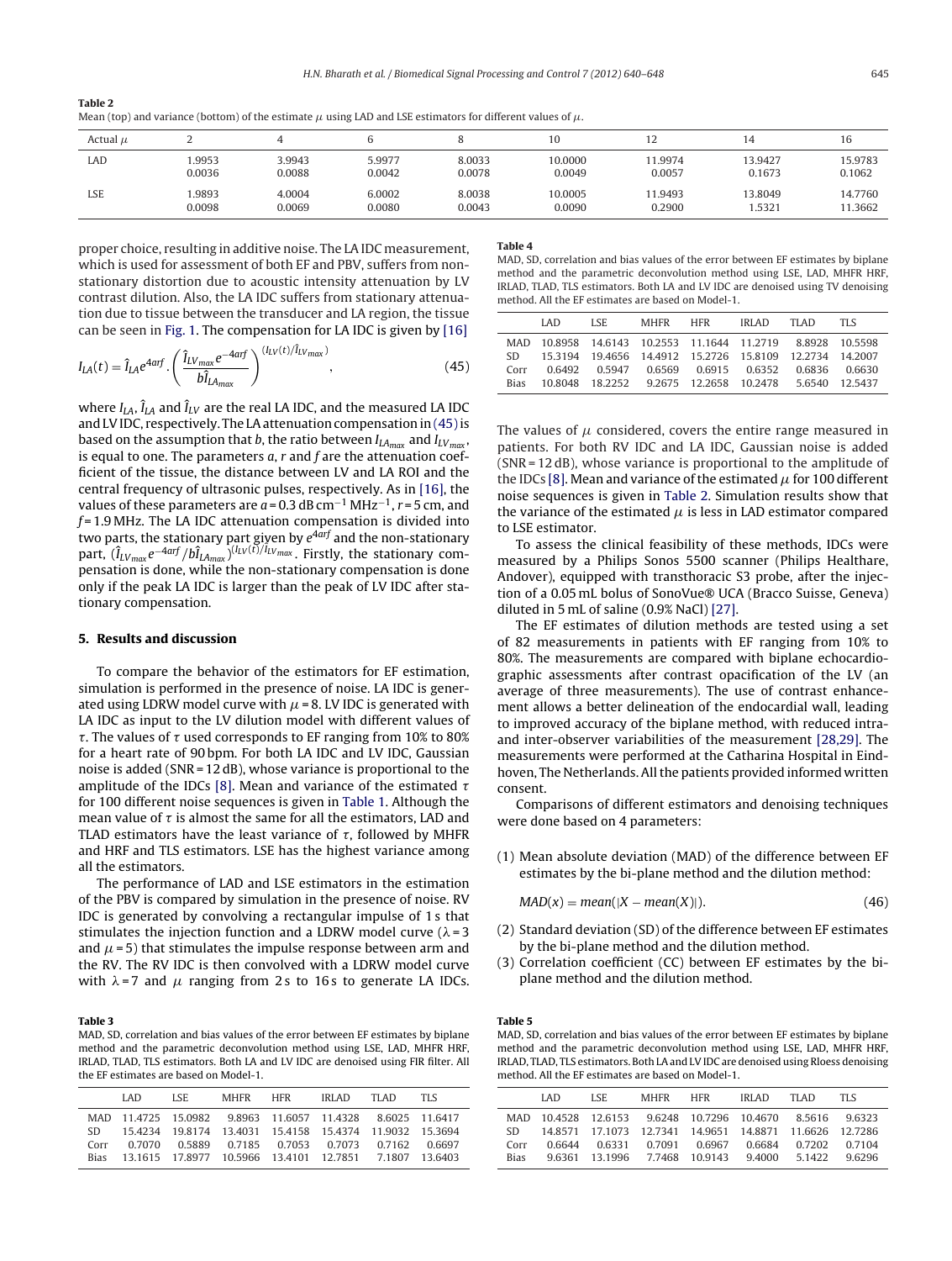# <span id="page-7-0"></span>**Table 6**

MAD, SD, correlation and bias values of the error between EF estimates by biplane method and the parametric deconvolution method using LSE, LAD, MHFR HRF, IRLAD, IRLS, TLAD, TLS estimators. Both LA and LV IDC are denoised using two stage FIR-Rloess denoising method. All the EF estimates are based on Model-1.

|             | LAD     | LSE     | <b>MHFR</b> | <b>HFR</b> | <b>IRLAD</b> | <b>IRLS</b> | TLAD    | TLS     |
|-------------|---------|---------|-------------|------------|--------------|-------------|---------|---------|
| <b>MAD</b>  | 10.0377 | 1.655   | 9.2764      | 9.7430     | 10.1569      | 10.2391     | 8.8741  | 9.7895  |
| SD          | 14.0974 | 16.3087 | 12.5089     | 12.9283    | 14.4434      | 13.8128     | 12.1550 | 13.2544 |
| Corr        | 0.6778  | 0.6304  | 0.7146      | 0.7369     | 0.6716       | 0.6683      | 0.6957  | 0.6782  |
| <b>Bias</b> | 8.5396  | 1.6162  | 6.9697      | 9.4705     | 8.0461       | 3.7200      | 5.1030  | 8.7926  |

#### **Table 7**

MAD, SD, correlation and bias values of the error between EF estimates by biplane method and the parametric deconvolution method using LSE, LAD, MHFR HRF, IRLAD, IRLS, TLAD, TLS estimators. Both LA and LV IDC are denoised using two stage TV-Rloess denoising method. All the EF estimates are based on Model-1.

|             | LAD     | LSE     | <b>MHFR</b> | HFR     | <b>IRLAD</b> | IRLS    | TLAD    | TLS     |
|-------------|---------|---------|-------------|---------|--------------|---------|---------|---------|
| <b>MAD</b>  | 9.1023  | 11.3735 | 8.7669      | 10.4091 | 8.7749       | 10.6977 | 8.5890  | 9.5542  |
| SD          | 12.3349 | 15.5278 | 1.8045      | 14.6833 | 12.0505      | 14.6354 | 11.9145 | 12.9265 |
| Corr        | 0.7185  | 0.6312  | 0.7352      | 0.6788  | 0.7337       | 0.6551  | 0.7042  | 0.6702  |
| <b>Bias</b> | 8.2662  | 1.3106  | 7.0053      | 10.3255 | 7.9044       | 5.0571  | 5.4130  | 8.2190  |



**Fig. 3.** EF (percentage units) measurements performed by the LSE, LAD and TLAD estimators on 82 measurements in patients. The line represents the same measurements made by the echocardiographic biplane method.



Fig. 4. Bland-Altam plot of the comparison between the LSE (dot-dashed lines), LAD (dashed lines) and the TLAD (continuous lines) with the echocardiographic biplane method after contrast opacification of the LV. The lines indicate the average and standard deviation interval.

(4) Bias, which is the mean of the difference between EF estimates by the dilution method and the biplane method.

The values of MAD, SD, CC and Bias for different estimators (LAD, LSE, MHFR, HFR, IRLAD, IRLS, TLS and TLAD) are provided in [Tables](#page-6-0) 3–7, for different denoising methods, namely, FIR denoising, TV denoising, Rloess denoising, two stage FIR and Rloess denoising and two stage TV and Rloess denoising. The results shown in [Tables](#page-6-0) 3–7 are based on Model-1.

FIR and TV denoising methods are not capable of removing outliers present in IDC, so the MAD and SD are higher as shown in [Tables](#page-6-0) 3 and 4.With two stage denoising methods FIR-Rloess or TV-Rloess, the outliers are removed as shown in [Fig.](#page-5-0) 2. This improves the EF estimation and results in lower values of MAD and SD, which is evident from Tables 6 and 7. Even though single stage denoising using Rloess method removes outliers, it performs poorer when compared to the two stage denoising method.

It is well known that LAD is a better estimator than LSE in the presence of outliers. Although denoising removes the main outliers from the IDCs, small residual noise remains which may become significant when the IDC is converted from dB into acoustic intensities, forming new outliers. Therefore, LAD, MHFR, IRLAD and TLAD give better EF estimates. HFR and IRLS, which are robust estimators, perform better than LSE.



**Fig. 5.** In vitro volume measurements for four different volumes by LSE and LAD estimators. The results are the average of the volume estimates for four different flows, going from 1 to 5 L/min.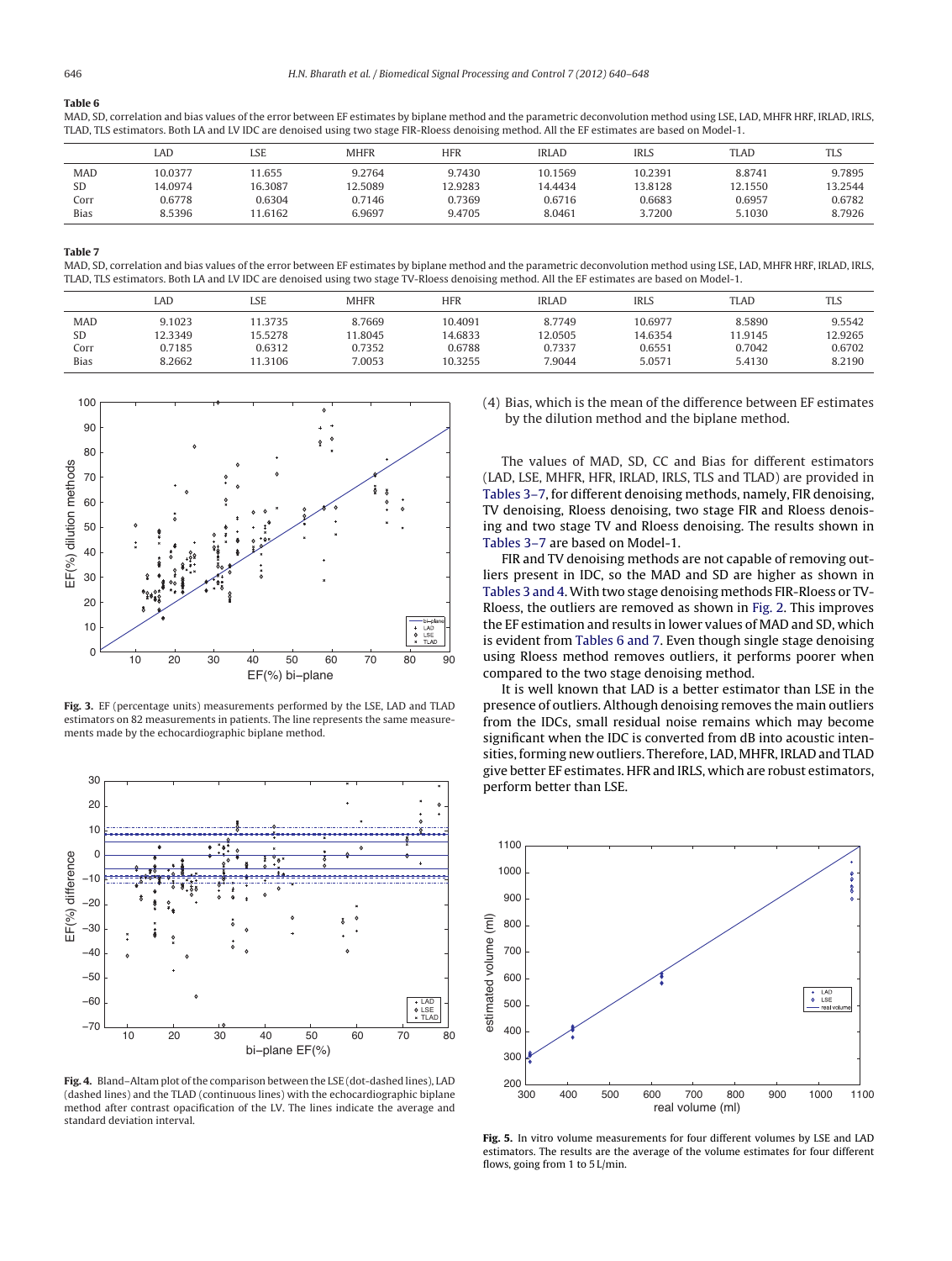<span id="page-8-0"></span>

Fig. 6. Bland-Altman plot comparing the PBV estimates by LSE and LAD estimators in 80 measurements in patients. Dashed line indicates the mean and dash-dot line indicates the variance of the difference between LSE and LAD methods.

Comparison of MAD, SD, CC and Bias between Model-1 and Model-2, given in [Tables](#page-7-0) 7 and 8, respectively, shows that Model-1 performs slightly better than Model-2.

[Fig.](#page-7-0) 3 shows the estimates of EF by LSE, LAD and TLAD, plotted against bi-plane method and [Fig.](#page-7-0) 4 shows the Bland–Altman analysis of bi-plane method with LSE, LAD and TLAD dilution methods [\[30\].](#page-9-0)

The comparison of different EF measurement techniques shows significant standard deviations (usually of the order of 10–20%) [\[31\].](#page-9-0) The echocardiographic biplane method produces an EF underestimation with respect to magnetic resonance measurements (gold standard) [\[28\].](#page-9-0) Therefore, the EF overestimation by the model-based dilution methods with respect to the biplane method could effectively result in EF estimates that are closer to the gold standard.

The performance of PBV estimator is tested by using the data of the in-vitro experiment performed in [\[9\].](#page-9-0) In the in vitro set up, IDCs were measured before and after a capillary network whose volume is varied from 310 mL to 1080 mL by clamping different tubes. The flow is generated by a calibrated centrifugal pump (Medtronic 550 bioconsole) and an electromagnetic flowmeter embedded in the pump measures the flow. Flows ranging from 1 to 5 L/min were generated, in steps of 1 L/min. The estimated PBV values using LSE and LAD are shown in [Fig.](#page-7-0) 5. The correlation coefficients with respect to the real volumes are 0.9955 and 0.9961 for LSE and LAD, respectively. The larger volumes (>1000 mL) are slightly underestimated by both the methods. However, volumes larger than 900 mL have never been measured in patients.

PBV estimation using LSE and LAD is performed in 80 of the 82 measurements collected in patients. In two patients, the RV window was not sufficient for IDC measurement. IDCs are denoised using a two stage TV-Rloess denoising. The results are shown in the Bland–Altman plot given in Fig. 6. The mean difference between LSE

### **Table 8**

MAD, SD, correlation and bias values of the error between EF estimates by biplane method and the parametric deconvolution method using LSE, LAD, MHFR HRF, TLAD, TLS estimators. Both LAand LVIDC are denoised using two stage TV-Rloess denoising method. All the EF estimates are based on Model-2.

|             | LAD     | LSE.   | MHFR    | HFR       | TI AD   | TI S    |
|-------------|---------|--------|---------|-----------|---------|---------|
| <b>MAD</b>  | 11 1365 | 125754 | 108934  | 11 2059   | 90227   | 108118  |
| SD.         | 15 0944 | 168342 | 14.7681 | 15 197    | 12 1845 | 148193  |
| Corr        | 0.7174  | 0.6337 | 0.7105  | 0 7 1 5 5 | 0.7076  | 0.6474  |
| <b>Bias</b> | 11 6473 | 12.575 | 11.4237 | 11 5661   | 64388   | 10.1751 |

and LAD method is 18.6 mL and the standard deviation is 29.6 mL, which correspond to 4.7% and 7.5% of the average volume (average between the estimates of the two methods), respectively. These results confirm the feasibility of the measurements and their consistency across different implementations.

## **6. Conclusions and future work**

Estimation of EF and PBV using indicator dilution methods is studied, where we have used a parametric system identification technique to calculate EF and PBV. Two system models are proposed for the LV dilution system and one for the transpulmonary dilution system. Analysis of the two models (Model-1 and Model-2) proposed for EF estimation suggests that Model-1 approximates the LV dilution system better than Model-2.

Different estimators are proposed for estimating the LV and transpulmonary dilution system parameters and performance analysis of these estimators in assessing EF and PBV is done. In EF estimation, analysis of the results show that the LAD, HFR, MHFR and IRLS estimators perform better than the conventional LSE estimator. Since all the measured IDCs are corrupted by noise, TLS and TLAD are more suitable for system identification. Results given in [Tables](#page-6-0) 3–7 show that the TLAD method, which accounts for measurement errors in both the input and the output IDCs, together with its robustness to outliers, is best suited for dilution system identification. In PBV estimation, only two estimators, LSE and LAD, are compared. In vitro results show that the LAD performs slightly better than LSE, but the difference is not significant.

The two stage denoising method, namely, TV-Rloess, proposed to denoise IDCs, gives significant improvement over single stage denoising methods, namely, FIR filtering and TV denoising in estimating EF and PBV.

# 6.1. Future work

The proposed dilution systems and the error functions for estimating EF and PBV requires a more extensive validation. EF estimates were compared with the bi-plane method, which is not a gold standard and has to be compared with magnetic resonance imaging method [\[31\].](#page-9-0) PBV estimates should be compared with transpolmunary dye or thermodilution measurements.

The values of regularization parameter,  $\lambda$  and local window length, l used in TV and Rloess denoising methods will effect the estimation of EF and PBV. In this paper, the values of  $\lambda$  and *l* are